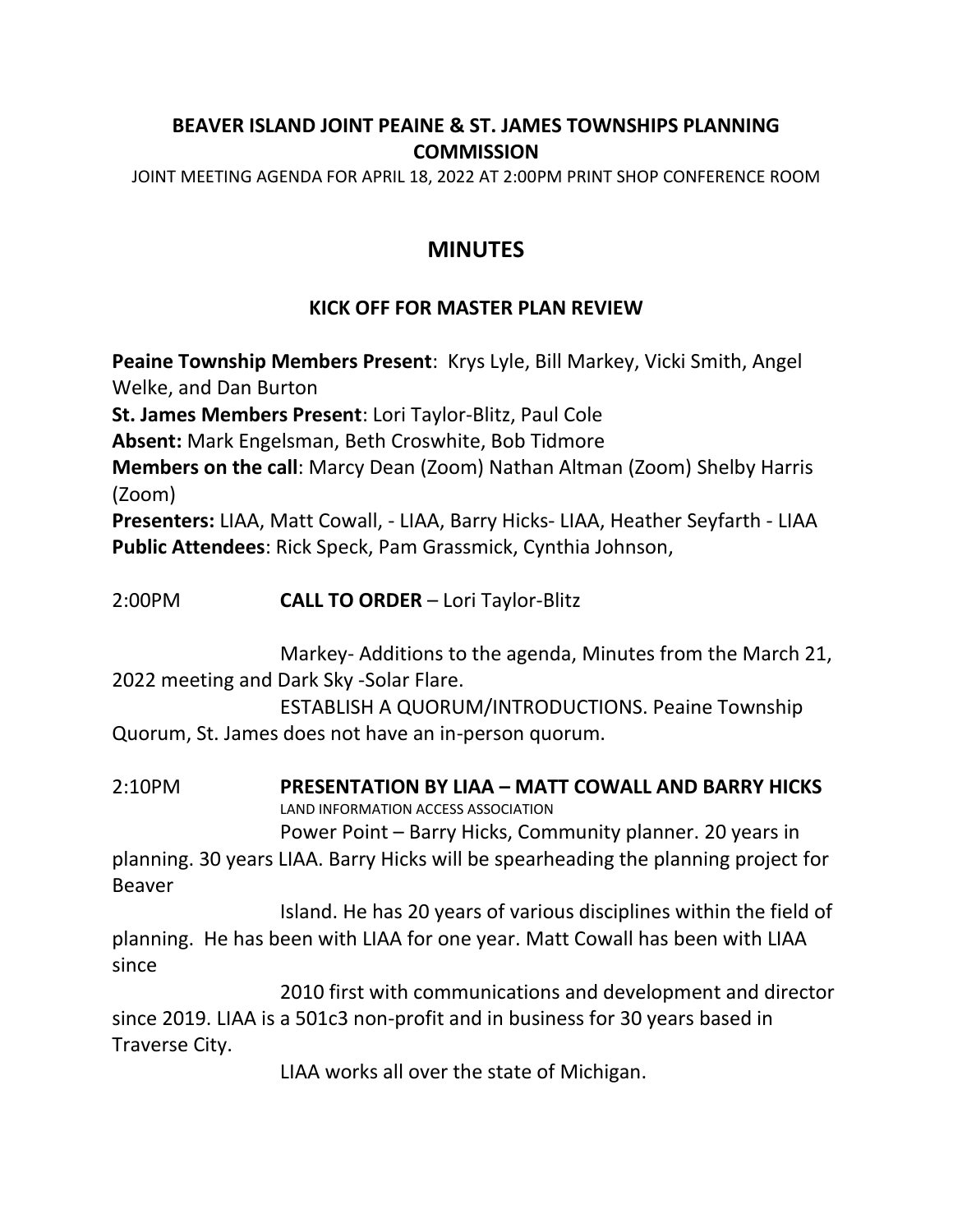The PowerPoint presentation is included on the websites and provides the talking points for this introduction.

Funding for part of the project is coming from the Michigan Coastal Management Program. The 2017 Resilient Master Plan was funded entirely by

Coastal Management. Coastal Management partially funded the water trail and development the paddling guide. For the current project it's a match-

Ing grant for potential coastal hazards. Research has been conducted to address Michigan shorelines and analyze and predict; coastal flooding, water

Levels, to understand how communities manage shorelines, and development of plans to protect the shorelines. This grant will do an analysis of the

current zoning ordinances against a matrix of best practices for shoreline development. Establish goals and objectives for management of the shoreline.

Housekeeping items; maintaining contacts. LIAA's understanding is this is a joint planning commission project. Designees: Lori Taylor-Blitz and Krys Lyle

are points of contact for the project. 2006 and 2017 master plans will be reviewed in preparedness for building an updated plan going forward. The

focus will be on the areas of greatest need presently and into the future. Maps and census data will be reviewed and updated. Address collaborative

efforts going on on the island by other groups with interest in contributing to the master plan; business entities, schools, etc.

Community Resilience: To anticipate downturns and disruptions. Keep communities nimble and able to adapt to unforeseen economic changes.

Addressing island life and what is means with regard to transportation, public services. The expenses of the public services are different living on an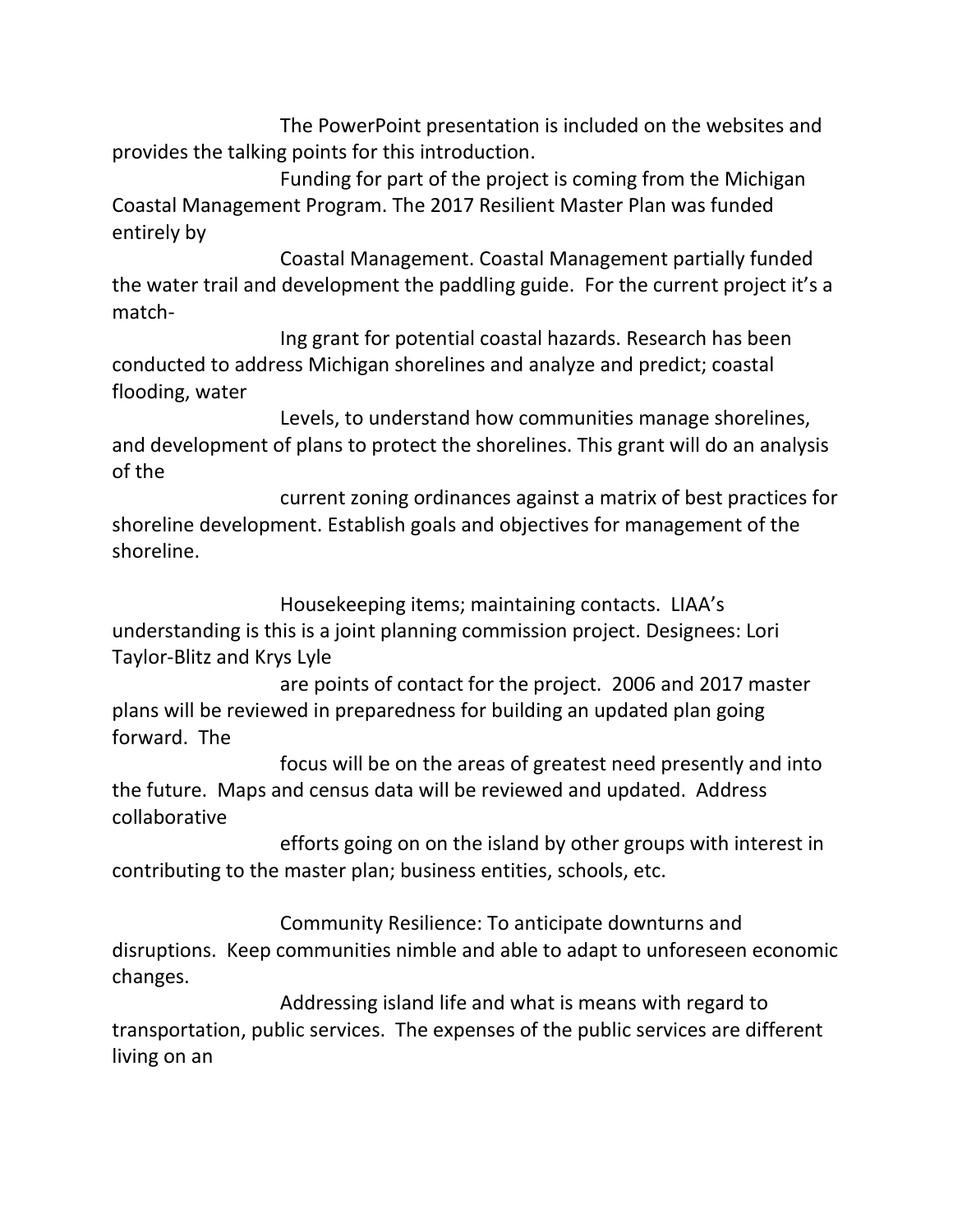Island as opposed to living on the mainland. Economy, climate COVID are factors to consider when looking at resilience. The community needs to

be cognizant of potential disruptions which there is no control. Preparedness plans should be in place to address these unforeseen events.

What is a Master Plan? It is the legal document that our zoning ordinances operate under. (Lyle) It is also a plan when going after regional or state grant

Funding. (Grassmick). A guide for the planning commissions for the next five years. (Taylor-Blitz). Welke mentioned the plan as a "To Do" list. When we

want to do in the next five years. (Markey). This would be a look five, ten, twenty years down the road of what needs to be accomplished.

There was a mention of a Downtown Development Authority, capital improvement plan, parks and recreation plan, trails plan in order to apply for

grants or potential fundraising to improve quality of life.

2017 Master Plan. Vision Statement – Refer to PowerPoint. Guiding principles – health care, education opportunities, grow local economy, tourism -

Expanding into shoulder seasons, enhancing communication between the community and local government, comparison to other islands. Mission Statement: economically diverse, socially vibrant,

environmentally rich, Natural environment preserved and managed, focus on ecotourism,

and diversity of housing (workforce/affordable housing).

Summary of Guiding Principles: Comprehensive marketing strategy to be reviewed and updated. Some of these trends still exist in 2022. Group exercise

To get a snapshot of what we are looking to accomplish with this update.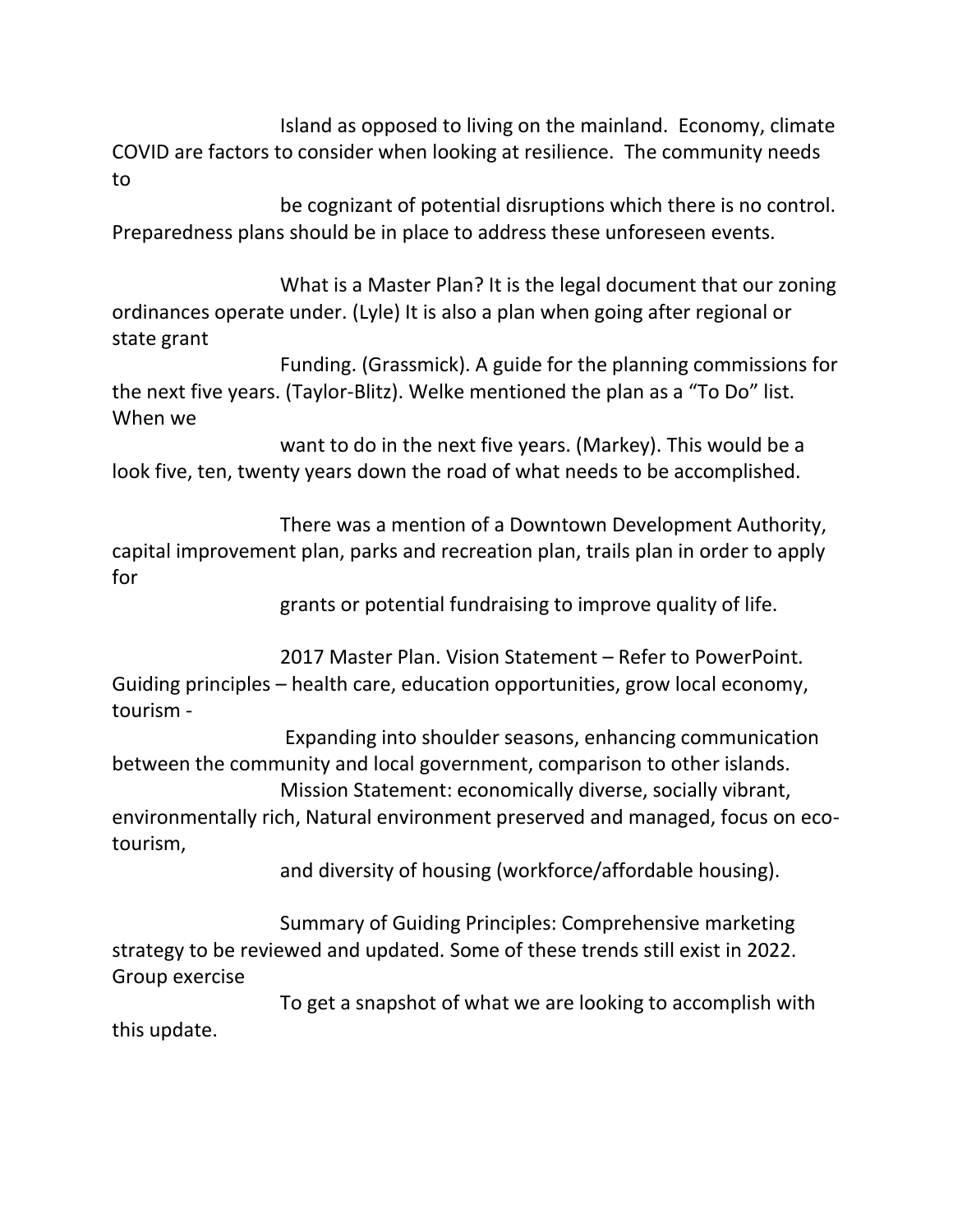Grassmick - where should other plans be sent for review. NLMIC, DNR in 2017, the state developed a new plan for the island (management plan for

Northern Lake Michigan islands, BIBCO survey. A new plan coming out from UNESCO biosphere (National Park Service). Barry will be the main contact

from LIAA. Acknowledgement of new information for consideration. International Dark Sky Association (Markey) with the development of a sanctuary

on the island. Light management plan addressed in the master plan. Welke mentioned copies of both townships' recreation plans should be available.

Introduction of Heather Seyfarth, who is part of the team at LIAA. Heather has returned to LIAA as a consultant after having worked for LIAA in the past.

List of questions to pose to the group to get a better understanding of where the group would like to go next. Welke stated we needed a chance to

digest the questions and answer them completely. We would be doing a disservice addressing the questions off the cuff rather than putting thought into

the answers. Lyle mentioned the timeline to get meetings on calendars and logistics in place. Meetings times need thoughtful consideration in order to

gain the most public input from the community. Summer is the best time to get the broadest collection of data from all stakeholders (Welke). Grassmick

mentioned the Monkey Surveys put out periodically to the community at large during the last master plan. Cole mentioned having the PowerPoint

presentation available. We need to hit hard in May (2 meetings). May 9<sup>th</sup> 2:00 PM at the Historical Society conference room. would be after both

planning commissions have met individually.